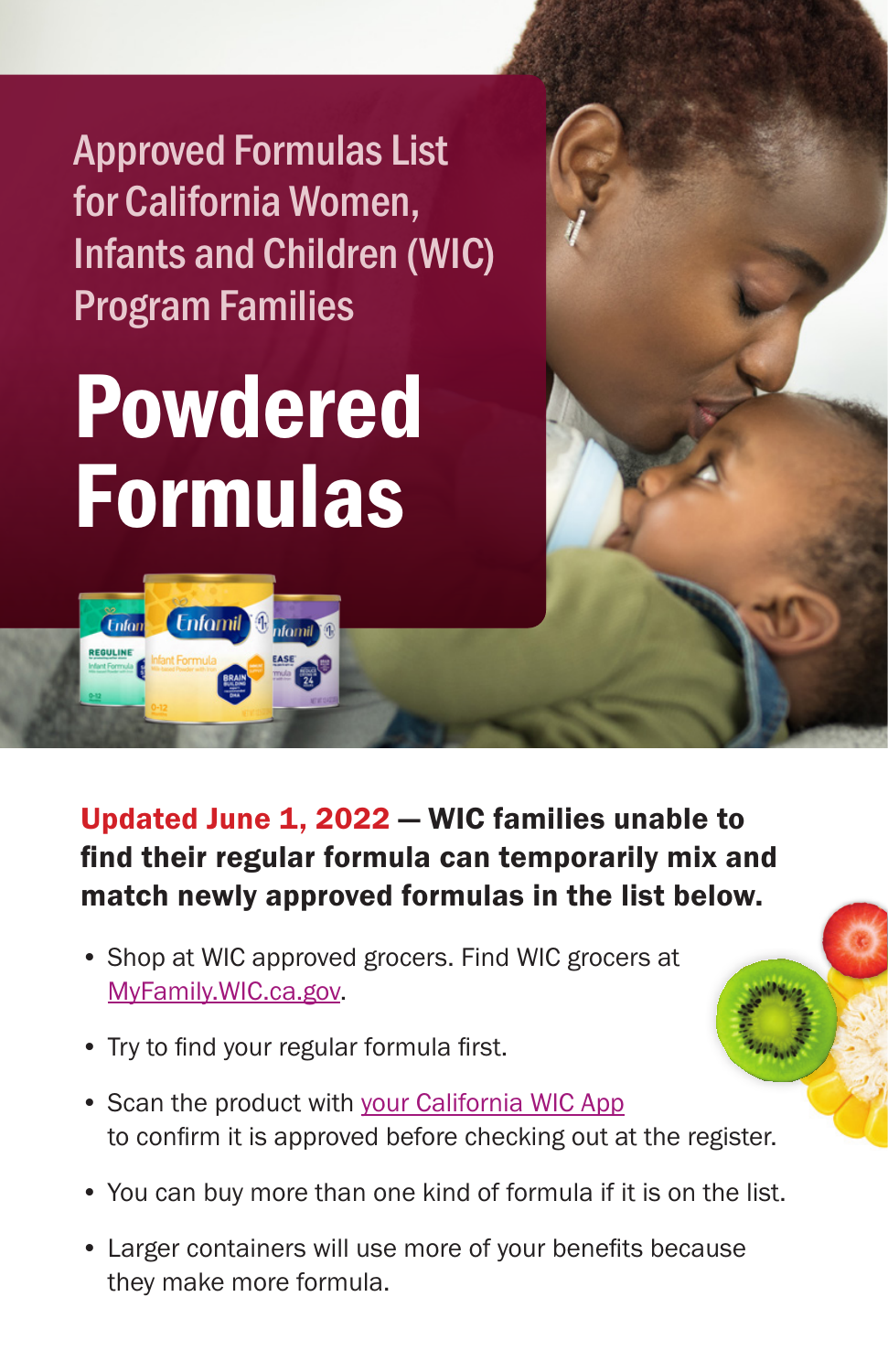## If your benefits say "Powder Formulas," you can buy any of the 108 formulas listed below:

| <b>Brand</b>    | <b>Formula</b><br><b>Types &amp; Sizes</b>       | <b>Number of Cans Used</b><br>in Benefit Balance |
|-----------------|--------------------------------------------------|--------------------------------------------------|
|                 | <b>Comforts Advantage</b><br>Powder 23.2 oz      | 1                                                |
| <b>Comforts</b> | <b>Comforts Advantage</b><br>Powder 35 oz        | 2                                                |
|                 | <b>Comforts Sensitivity</b><br>Powder 22.5 oz    | $\mathbf{1}$                                     |
|                 | <b>Comforts Sensitivity</b><br>Powder 33.2 oz    | $\overline{2}$                                   |
|                 | Earth's Best Organic<br>Powder 21 oz             | $\overline{1}$                                   |
|                 | Earth's Best Organic<br>Powder 32 oz             | $\overline{2}$                                   |
| Earth's<br>Best | Earth's Best Organic<br>Sensitivity Powder 21 oz | $\mathbf{1}$                                     |
|                 | Earth's Best Organic<br>Sensitivity Powder 32 oz | $\overline{2}$                                   |
|                 | Earth's Best Organic<br>Gentle Powder 21 oz      | $\overline{1}$                                   |

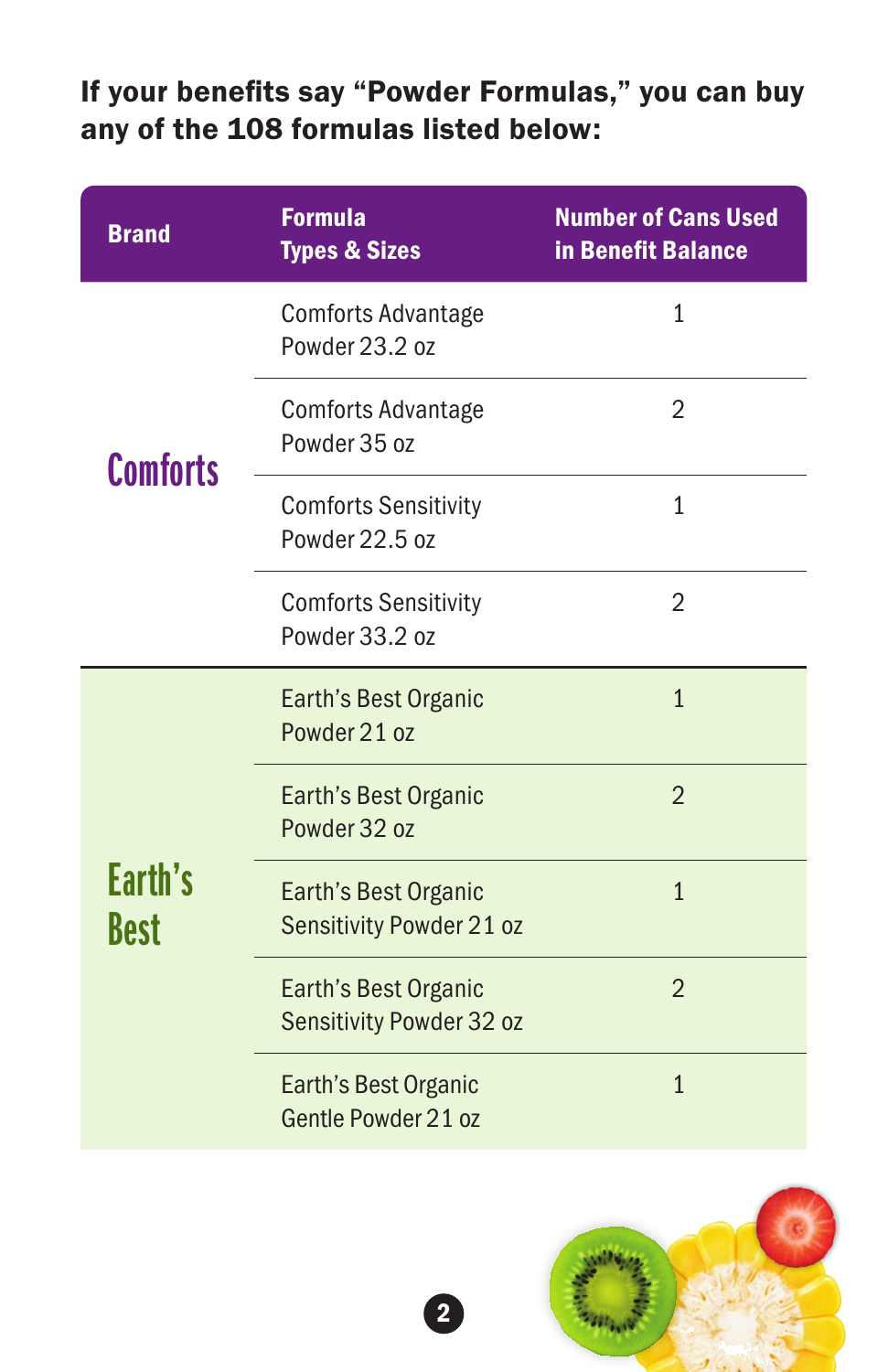| <b>Brand</b> | <b>Formula</b><br><b>Types &amp; Sizes</b>       | <b>Number of Cans Used</b><br>in Benefit Balance |
|--------------|--------------------------------------------------|--------------------------------------------------|
|              | <b>Enfamil Infant Powder</b><br>12.5 oz          | $\mathbf{1}$                                     |
|              | <b>Enfamil Infant Powder</b><br>21.1 oz          | 1                                                |
|              | <b>Enfamil Infant Powder</b><br>29.4 oz          | 2                                                |
|              | <b>Enfamil NeuroPro Infant</b><br>Powder 20.7 oz | 1                                                |
|              | Enfamil NeuroPro Infant<br>Powder 28.3 oz        | 2                                                |
| Enfamil      | <b>Enfamil NeuroPro Infant</b><br>Powder 31.4 oz | 2                                                |
|              | <b>Enfamil NeuroPro Infant</b><br>Powder 36.4 oz | $\overline{2}$                                   |
|              | <b>Enfamil Enspire Powder</b><br>20.5 oz         | 1                                                |
|              | <b>Enfamil Enspire Powder</b><br>27.4 oz         | 2                                                |
|              | <b>Enfamil Enspire Powder</b><br>30 oz           | 2                                                |
|              | Enfamil Organic Infant<br>Powder 19.5 oz         | $\mathbf{1}$                                     |
|              | $\overline{\mathbf{3}}$                          |                                                  |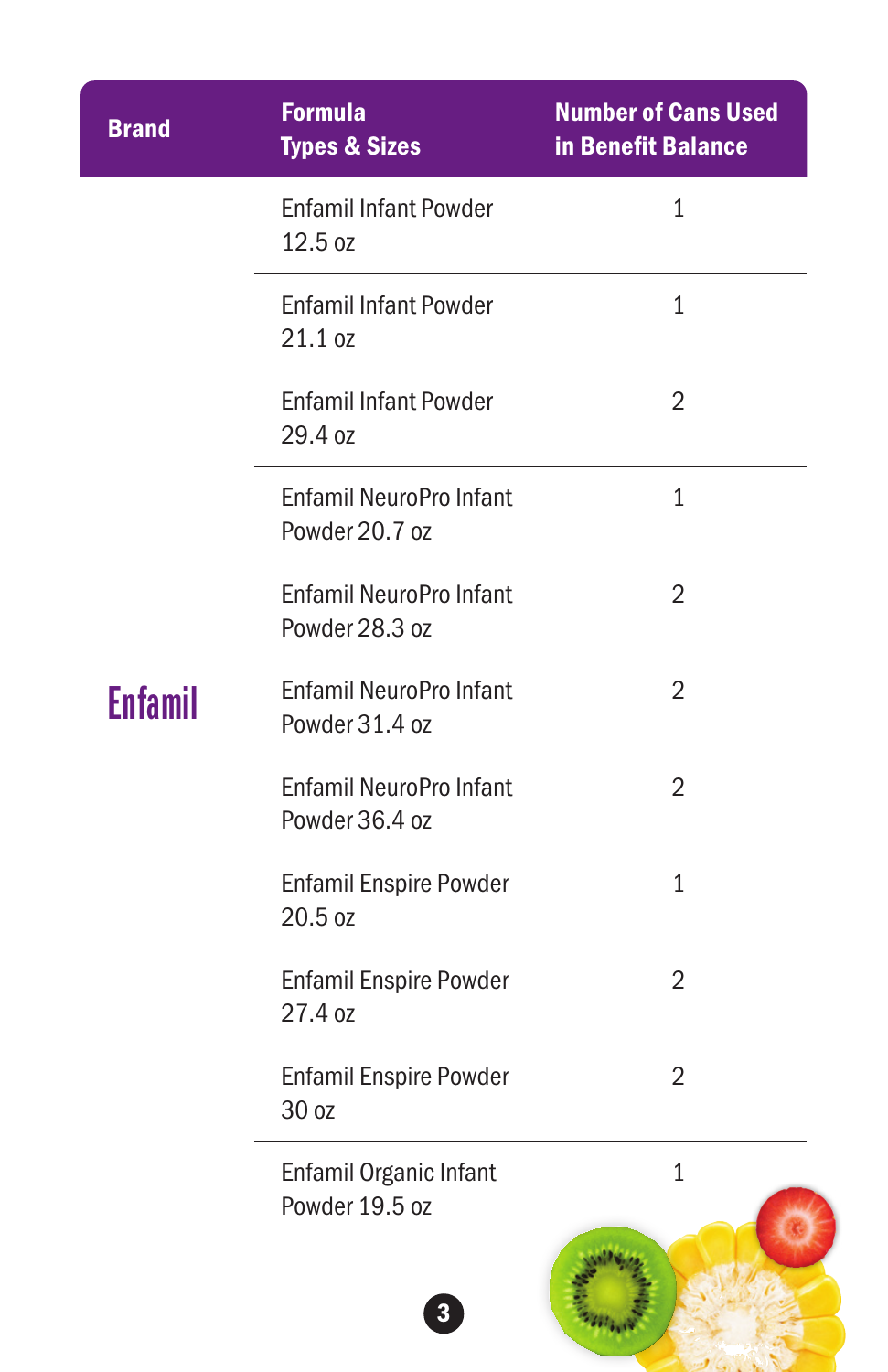| <b>Brand</b>   | <b>Formula</b><br><b>Types &amp; Sizes</b>                    | <b>Number of Cans Used</b><br>in Benefit Balance |
|----------------|---------------------------------------------------------------|--------------------------------------------------|
|                | <b>Enfamil Gentlease</b><br>Powder 12.4 oz                    | $\mathbf{1}$                                     |
|                | <b>Enfamil Gentlease</b><br>Powder 19.9 oz                    | $\mathbf{1}$                                     |
|                | <b>Enfamil Gentease Powder</b><br>27.7 oz                     | 2                                                |
|                | <b>Enfamil NeuroPro</b><br><b>Gentlease Powder</b><br>19.5 oz | 1                                                |
| <b>Enfamil</b> | <b>Enfamil NeuroPro</b><br><b>Gentlease Powder</b><br>27.4 oz | $\overline{2}$                                   |
|                | <b>Enfamil NeuroPro</b><br><b>Gentlease Powder</b><br>30.4 oz | $\overline{2}$                                   |
|                | <b>Enfamil NeuroPro</b><br><b>Gentlease Powder</b><br>35.2 oz | 2                                                |
|                | <b>Enfamil Enspire</b><br><b>Gentlease Powder</b><br>19.5 oz  | $\mathbf{1}$                                     |
|                | <b>Enfamil Enspire</b><br>Gentlease Powder 29 oz              | $\overline{2}$                                   |
|                |                                                               |                                                  |

 $J(x)$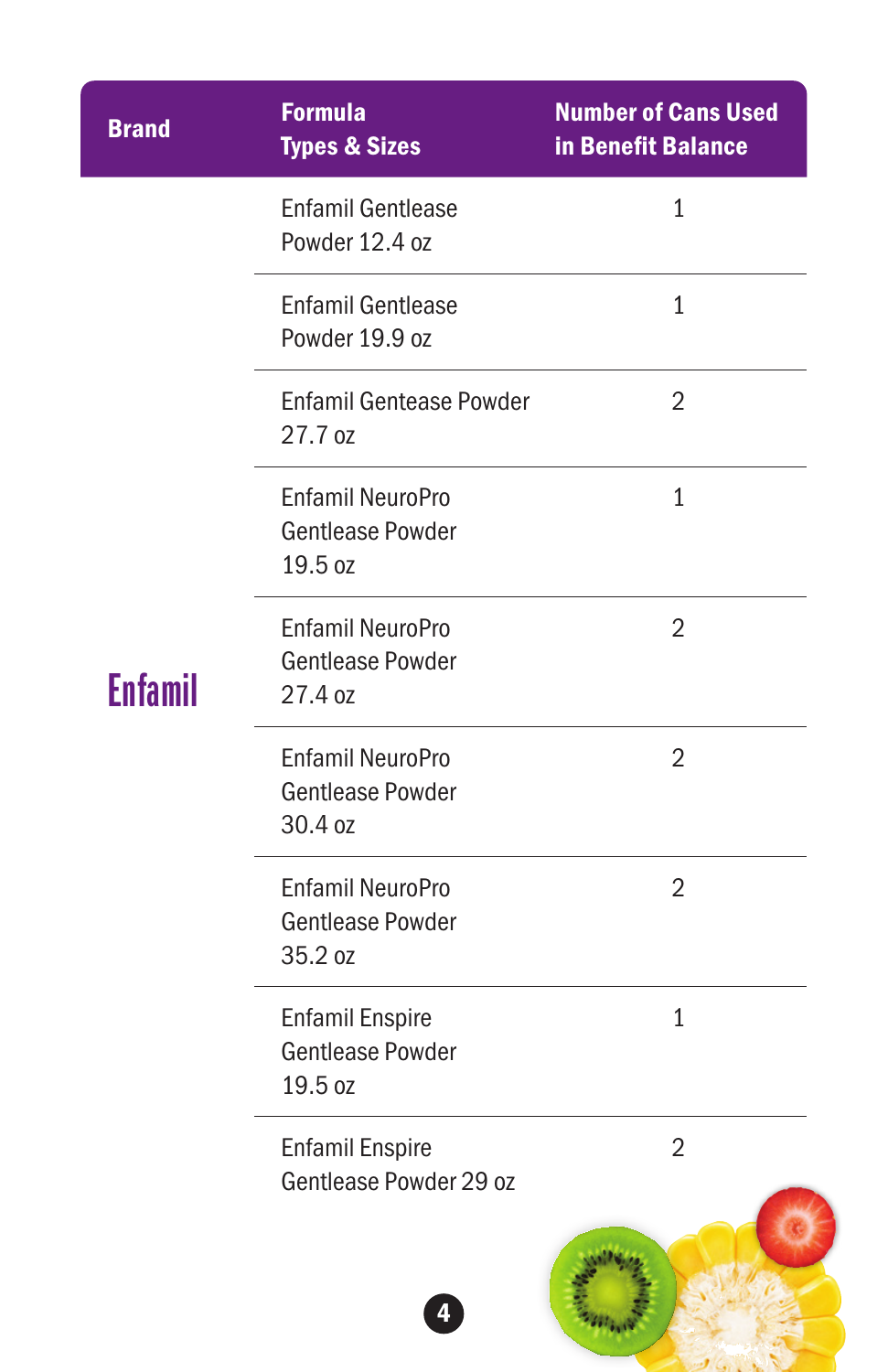| <b>Brand</b> | <b>Formula</b><br><b>Types &amp; Sizes</b>               | <b>Number of Cans Used</b><br>in Benefit Balance |
|--------------|----------------------------------------------------------|--------------------------------------------------|
|              | Enfamil NeuroPro<br>Sensitive Powder 19.5 oz             | 1                                                |
| Enfamil      | <b>Enfamil NeuroPro</b><br>Sensitive Powder 29.4 oz      | 2                                                |
|              | <b>Enfamil Reguline Powder</b><br>12.4 oz                | $\mathbf{1}$                                     |
|              | <b>Enfamil Reguline Powder</b><br>19.5 oz                | 1                                                |
|              | <b>Gerber Good Start Gentle</b><br>Infant Powder 12.7 oz | $\overline{1}$                                   |
|              | <b>Gerber Good Start</b><br>GentlePro Powder 20 oz       | $\mathbf{1}$                                     |
| Gerber       | <b>Gerber Good Start</b><br>GentlePro Powder 32 oz       | $\overline{2}$                                   |
|              | <b>Gerber Good Start Soothe</b><br>Pro Powder 12.4 oz    | $\overline{1}$                                   |
|              | <b>Gerber Good Start Soothe</b><br>Pro Powder 19.4 oz    | $\overline{1}$                                   |
|              | <b>Gerber Good Start Soothe</b><br>Pro Powder 30.6 oz    | $\overline{2}$                                   |

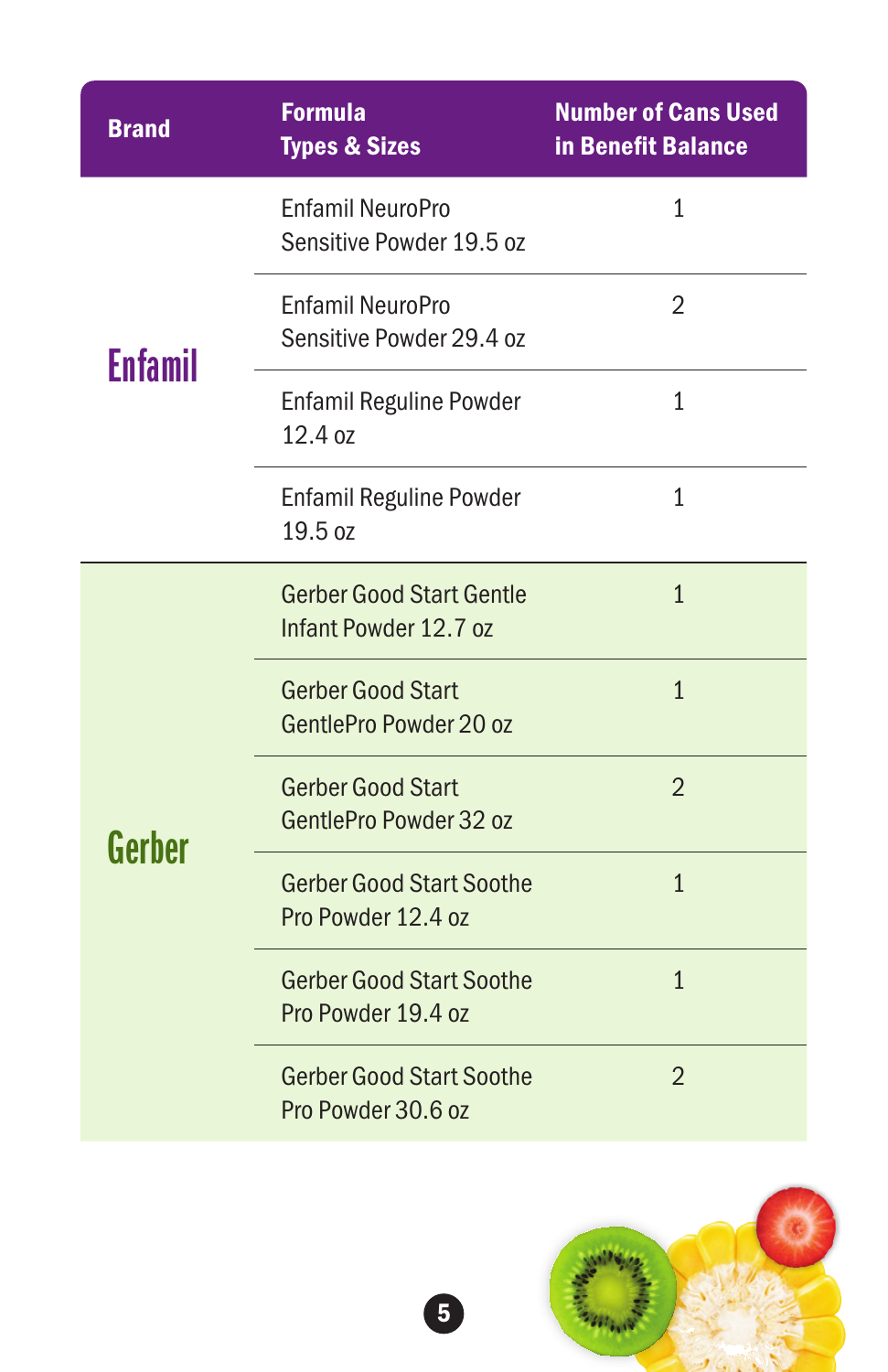| <b>Brand</b>                  | <b>Formula</b><br><b>Types &amp; Sizes</b>                   | <b>Number of Cans Used</b><br>in Benefit Balance |
|-------------------------------|--------------------------------------------------------------|--------------------------------------------------|
|                               | Happy Baby Organic<br>Stage 1 Powder 12 oz                   | 1                                                |
| <b>Happy</b>                  | Happy Baby Organic<br>Stage 1 Powder 21 oz                   | 1                                                |
| <b>Baby</b><br><b>Organic</b> | Happy Baby Organic<br>Stage 2 Powder 21 oz                   | $\mathbf{1}$                                     |
|                               | Happy Baby Organic<br><b>Sensitive Stage Powder</b><br>21 oz | 1                                                |
|                               | Nestle NAN 1 Pro Infant<br>Powder 28.2 oz                    | $\overline{2}$                                   |
| <b>Nestle</b>                 | Nestle NAN 1 Pro Infant<br>Powder 12.7 oz                    | $\mathbf{1}$                                     |
| <b>0 Organics</b>             | O Organics Infant<br>Formula Powder 23.2 oz                  | 1                                                |
|                               | <b>Parent's Choice Infant</b><br>Powder 12.5 oz              | $\mathbf{1}$                                     |
| <b>Parent's</b><br>Choice     | <b>Parent's Choice Infant</b><br>Powder 22.2 oz              | $\overline{1}$                                   |
|                               | <b>Parent's Choice Infant</b><br>Powder 36 oz                | $\overline{2}$                                   |
|                               | $6\phantom{1}6$                                              |                                                  |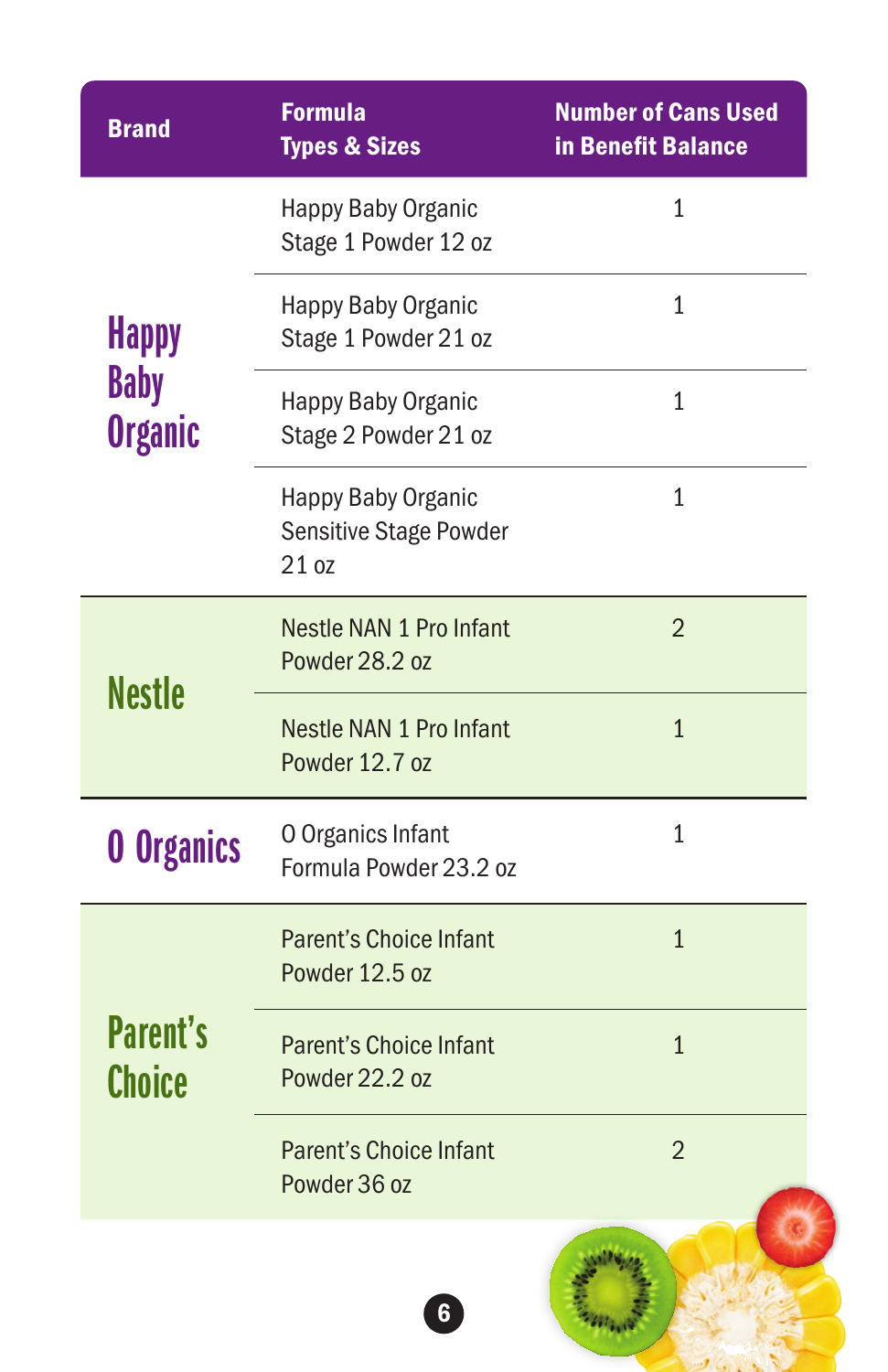| <b>Brand</b>                     | <b>Formula</b><br><b>Types &amp; Sizes</b>                   | <b>Number of Cans Used</b><br>in Benefit Balance |
|----------------------------------|--------------------------------------------------------------|--------------------------------------------------|
|                                  | <b>Parent's Choice</b><br><b>Advantage Powder</b><br>12.4 oz | $\mathbf{1}$                                     |
|                                  | <b>Parent's Choice</b><br><b>Advantage Powder</b><br>23.2 oz | $\mathbf{1}$                                     |
|                                  | <b>Parent's Choice</b><br>Advantage Powder 35 oz             | $\overline{2}$                                   |
| <b>Parent's</b><br><b>Choice</b> | <b>Parent's Choice Infant</b><br>Organic Powder 23.2 oz      | $\overline{1}$                                   |
|                                  | <b>Parent's Choice Tender</b><br>Powder 32 oz                | $\overline{2}$                                   |
|                                  | <b>Parent's Choice Gentle</b><br>Powder 12 oz                | $\overline{1}$                                   |
|                                  | <b>Parent's Choice Gentle</b><br>Powder 21.5 oz              | $\overline{1}$                                   |
|                                  | <b>Parent's Choice Gentle</b><br>Powder 34 oz                | $\overline{2}$                                   |

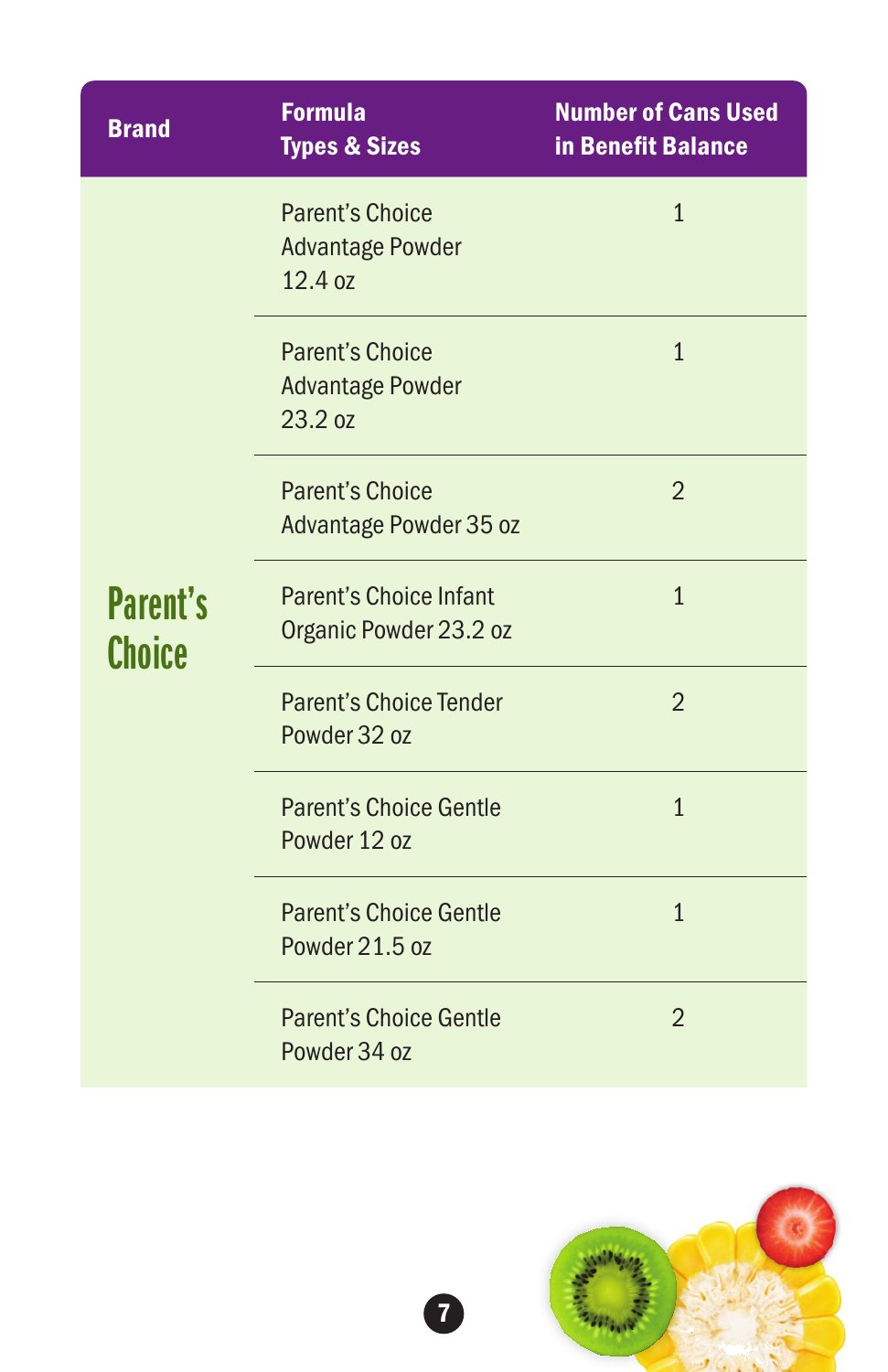| <b>Brand</b>              | <b>Formula</b><br><b>Types &amp; Sizes</b>                     | <b>Number of Cans Used</b><br>in Benefit Balance |
|---------------------------|----------------------------------------------------------------|--------------------------------------------------|
|                           | <b>Parent's Choice Complete</b><br>Comfort Powder 22.5 oz      | $\mathbf{1}$                                     |
|                           | <b>Parent's Choice Complete</b><br>Comfort Powder 29.8 oz      | $\overline{2}$                                   |
| <b>Parent's</b><br>Choice | <b>Parent's Choice</b><br>Sensitivity Powder 12 oz             | $\mathbf{1}$                                     |
|                           | <b>Parent's Choice</b><br><b>Sensitivity Powder</b><br>22.5 oz | $\overline{1}$                                   |
|                           | <b>Parent's Choice</b><br>Sensitivity Powder 34 oz             | $\overline{2}$                                   |
|                           | Signature Care Infant<br>Powder 22.2 oz                        | $\mathbf{1}$                                     |
|                           | Signature Care Infant<br>Powder 35 oz                          | $\overline{2}$                                   |
| <b>Signature</b><br>Care  | Signature Care Advantage<br>Powder 23.2 oz                     | 1                                                |
|                           | Signature Care Advantage<br>Powder 35 oz                       | 2                                                |
|                           | <b>Signature Care Gentle</b><br>Powder 21.5 oz                 | $\mathbf{1}$                                     |
|                           | 8                                                              |                                                  |

 $J(1, 1)$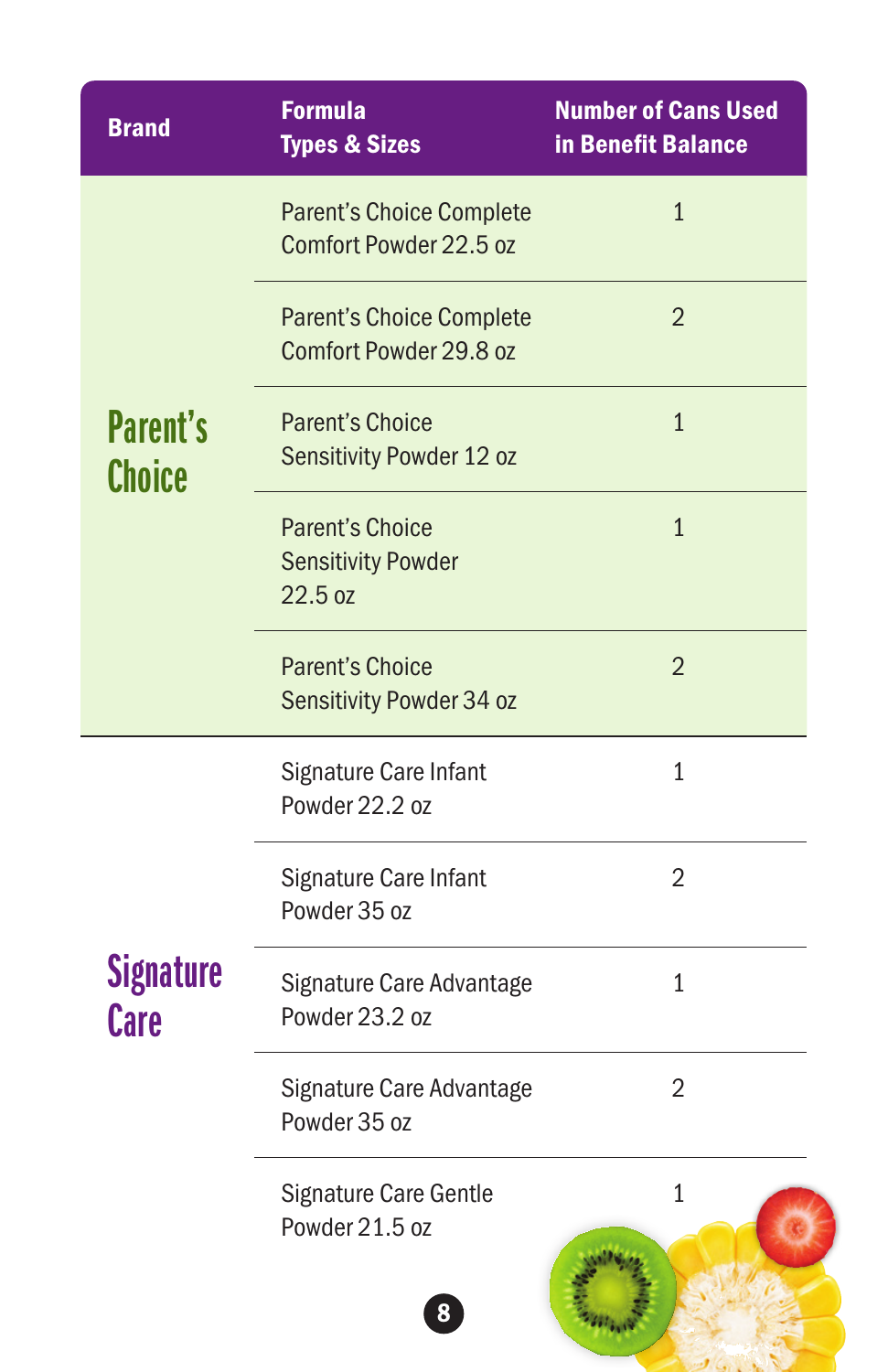| <b>Brand</b>                    | <b>Formula</b><br><b>Types &amp; Sizes</b>          | <b>Number of Cans Used</b><br>in Benefit Balance |
|---------------------------------|-----------------------------------------------------|--------------------------------------------------|
| <b>Signature</b><br><b>Care</b> | <b>Signature Care Sensitivity</b><br>Powder 22.5 oz | $\mathbf{1}$                                     |
|                                 | Similac Advance Powder<br>12.4 oz                   | $\mathbf{1}$                                     |
|                                 | Similac Advance Powder<br>20.6 oz                   | $\mathbf{1}$                                     |
|                                 | Similac Advance Powder<br>30.8 oz                   | $\overline{2}$                                   |
|                                 | Similac Pro-Advance<br>Powder 20.6 oz               | $\overline{1}$                                   |
| Similac                         | <b>Similac Pro-Total Comfort</b><br>Powder 20.1 oz  | $\mathbf{1}$                                     |
|                                 | <b>Similac Pro-Total Comfort</b><br>Powder 29.8 oz  | $\overline{2}$                                   |
|                                 | <b>Similac Sensitive Powder</b><br>12.5 oz          | $\mathbf{1}$                                     |
|                                 | <b>Similac Sensitive Powder</b><br>20.1 oz          | $\mathbf{1}$                                     |
|                                 | <b>Similac Sensitive Powder</b><br>29.8 oz          | $\overline{2}$                                   |
|                                 | $\boldsymbol{9}$                                    |                                                  |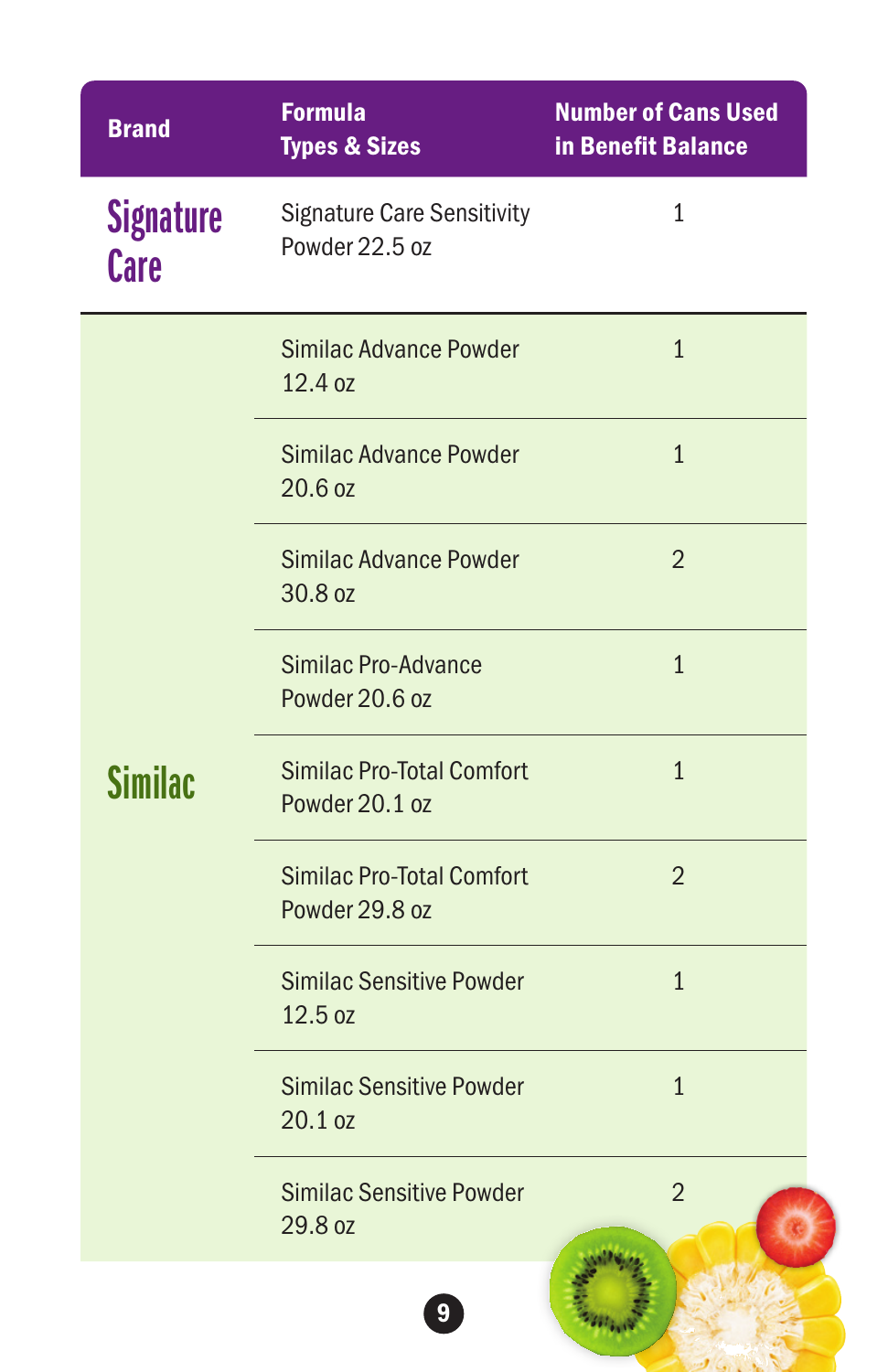| <b>Brand</b>                   | <b>Formula</b><br><b>Types &amp; Sizes</b>                      | <b>Number of Cans Used</b><br>in Benefit Balance |
|--------------------------------|-----------------------------------------------------------------|--------------------------------------------------|
|                                | <b>Similac Pro-Sensitive</b><br>Powder 20.1 oz                  | 1                                                |
| <b>Similac</b>                 | <b>Similac Pro-Sensitive</b><br>Powder 29.8 oz                  | 2                                                |
|                                | Similac 360 Total Care<br>Sensitive Powder 29.8 oz              | $\overline{2}$                                   |
| <b>Simply</b>                  | Simple Truth Organic<br>Powder 23.2 oz                          | $\mathbf{1}$                                     |
| <b>Truth</b><br><b>Organic</b> | Simple Truth Organic<br>Powder 34 oz                            | 2                                                |
| <b>Tippy Toes</b>              | <b>Tippy Toes Infant Powder</b><br>22.2 oz                      | $\mathbf{1}$                                     |
|                                | <b>Tippy Toes Infant Powder</b><br>35 oz                        | $\overline{2}$                                   |
|                                | <b>Tippy Toes Advantage</b><br><b>Premium Powder</b><br>23.2 oz | $\mathbf{1}$                                     |
|                                | <b>Tippy Toes Advantage</b><br>Premium Powder 34 oz             | $\overline{2}$                                   |
|                                | <b>Tippy Toes Advantage</b><br>Powder 23.2 oz                   | $\mathbf{1}$                                     |
|                                | $\boxed{10}$                                                    |                                                  |

 $J(x)$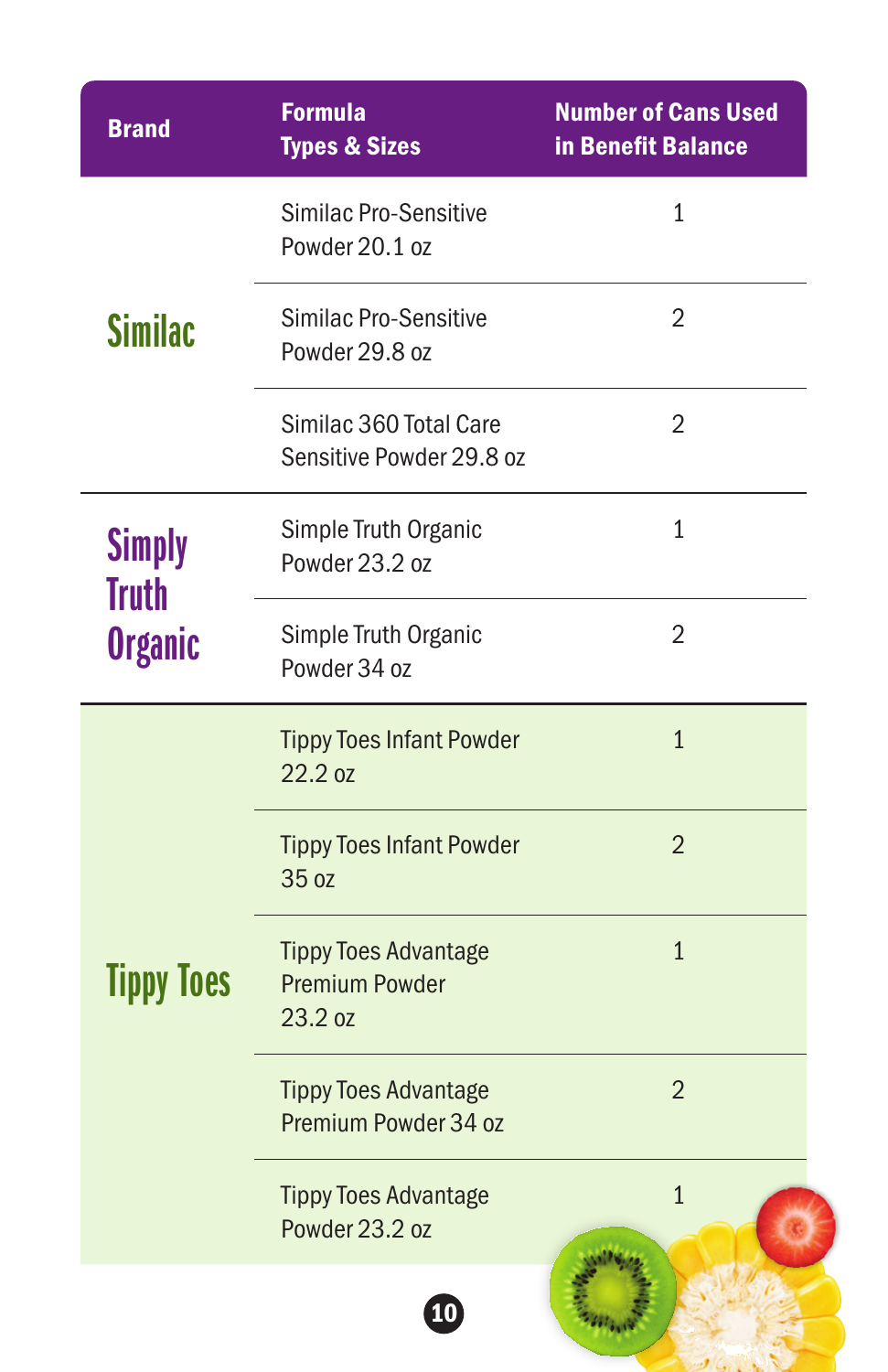| <b>Brand</b>      | <b>Formula</b><br><b>Types &amp; Sizes</b>                        | <b>Number of Cans Used</b><br>in Benefit Balance |
|-------------------|-------------------------------------------------------------------|--------------------------------------------------|
|                   | <b>Tippy Toes Advantage</b><br>Powder 35 oz                       | $\overline{2}$                                   |
|                   | <b>Tippy Toes Gentle Powder</b><br>21.5 oz                        | $\overline{1}$                                   |
|                   | <b>Tippy Toes Gentle Powder</b><br>33.2 oz                        | $\overline{2}$                                   |
| <b>Tippy Toes</b> | <b>Tippy Toes Sensitivity</b><br>Powder 22.5 oz                   | $\overline{1}$                                   |
|                   | <b>Tippy Toes Sensitivity Plus</b><br>Powder 33.2 oz              | $\overline{2}$                                   |
|                   | <b>Tippy Toes Sensitivity</b><br><b>Premium Powder</b><br>22.5 oz | $\mathbf{1}$                                     |
|                   | <b>Tippy Toes Sensitivity</b><br><b>Premium Powder</b><br>33.2 oz | $\overline{2}$                                   |
|                   | Up & Up Infant Powder<br>22.2 oz                                  | $\mathbf 1$                                      |
| Up & Up           | Up & Up Infant Powder<br>35 oz                                    | $\overline{2}$                                   |
|                   | <b>11</b>                                                         |                                                  |

 $\mathcal{L}_{\text{max}}$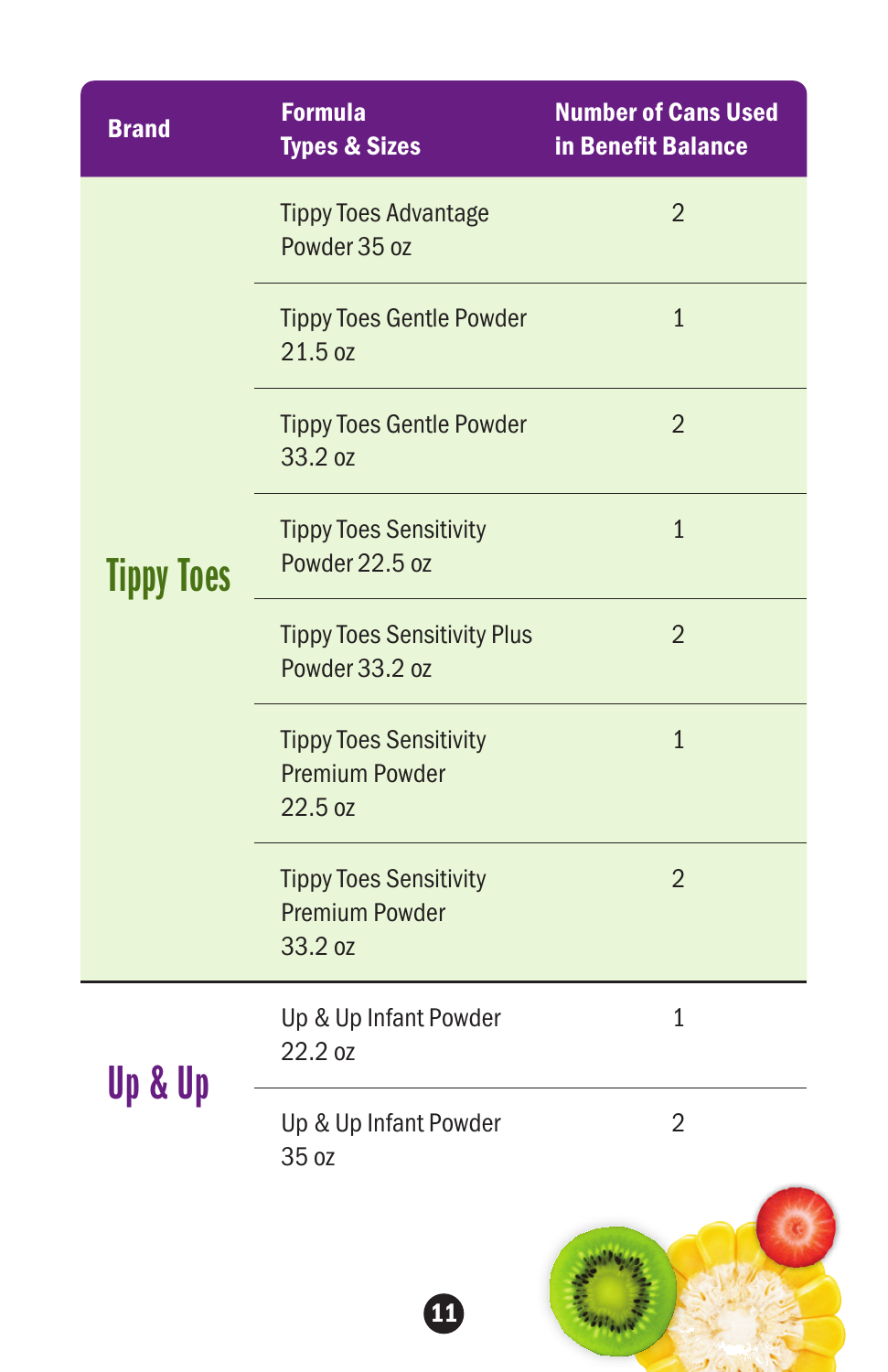| <b>Brand</b>              | <b>Formula</b><br><b>Types &amp; Sizes</b>                   | <b>Number of Cans Used</b><br>in Benefit Balance |
|---------------------------|--------------------------------------------------------------|--------------------------------------------------|
|                           | Up & Up Advantage<br>Powder 23.2 oz                          | 1                                                |
|                           | Up & Up Advantage<br>Powder 35 oz                            | $\overline{2}$                                   |
|                           | Up & Up Gentle Powder<br>21.5 oz                             | 1                                                |
| Up & Up                   | Up & Up Gentle Powder<br>33.2 oz                             | 2                                                |
|                           | Up & Up Complete<br>Comfort Powder 29.8 oz                   | $\overline{2}$                                   |
|                           | Up & Up Sensitivity<br>Powder 22.5 oz                        | 1                                                |
|                           | Up & Up Sensitivity<br>Powder 33.2 oz                        | $\overline{2}$                                   |
|                           | <b>Well Beginnings Infant</b><br>Powder 22.5 oz              | $\mathbf{1}$                                     |
| Well<br><b>Beginnings</b> | <b>Well Beginnings Infant</b><br>Powder 35 oz                | $\overline{2}$                                   |
|                           | <b>Well Beginnings</b><br><b>Advantage Powder</b><br>23.2 oz | $\mathbf{1}$                                     |
|                           | $\mathbf{P}$                                                 |                                                  |

 $\mathcal{U}(x, y)$